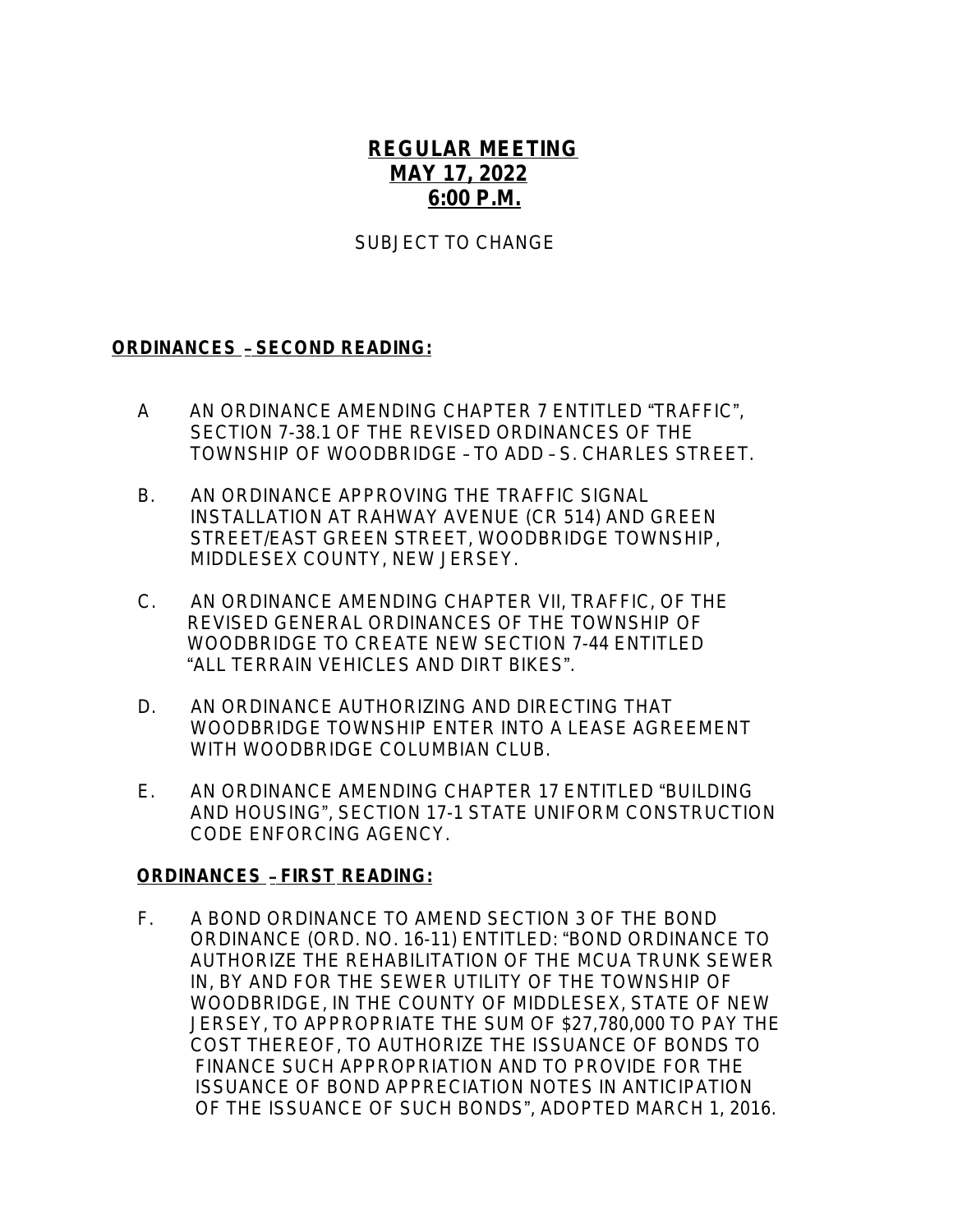- G. AN ORDINANCE AUTHORIZING THE ACQUISITION BY PURCHASE OR EMINENT DOMAIN OF REAL PROPERTY DESIGNATED AS BLOCK 709, LOT 324 ALSO KNOWN AS 14 AUSTIN STREET IN THE SEWAREN SECTION OF THE TOWNSHIP OF WOODBRIDGE.
- H. AN ORDINANCE AMENDING CHAPTER 7 ENTITLED "TRAFFIC", SECTION 7-20, "STOP INTERSECTIONS" OF THE REVISED ORDINANCES OF THE TOWNSHIP OF WOODBRIDGE – TO ADD – TRINITY LANE.
- I. AN ORDINANCE AMENDING CHAPTER 7 ENTITLED "TRAFFIC", SECTION 7-22, "YIELD INTERSECTIONS" OF THE REVISED ORDINANCES OF THE TOWNSHIP OF WOODBRIDGE – TO ADD – FLORIDA GROVE ROAD.
- J. AN ORDINANCE AMENDING CHAPTER 7 ENTITLED "TRAFFIC", SECTION 7-23, "ONE WAY STREETS" OF THE REVISED ORDINANCES OF THE TOWNSHIP OF WOODBRIDGE – TO ADD – TRINITY LANE AND PORT READING AVENUE.

## **RESOLUTIONS:**

- 1. Refund Parking Utility Fund.
- 2. Refund Overpaid Taxes.
- 3. Refund Sewer User Fee.
- 4. Refund Developer's Review Fund Account.
- 5. Cancellation Sewer Capital Fund Improvement Authorization in the amount of \$60,000,000.
- 6. Appointment Damarys Cover to serve as a member of the Library Board fulfilling an unexpired term commencing immediately and terminating December 31, 2025.
- 7. Appointment Syed A. Naqvi to serve as a Second Alternative member of the Woodbridge Township Zoning Board fulfilling an unexpired term commencing immediately and terminating December 31, 2023.
- 8. Appointment Shehul Desai to serve as a First Alternate member of the Woodbridge Township Zoning Board fulfilling an unexpired term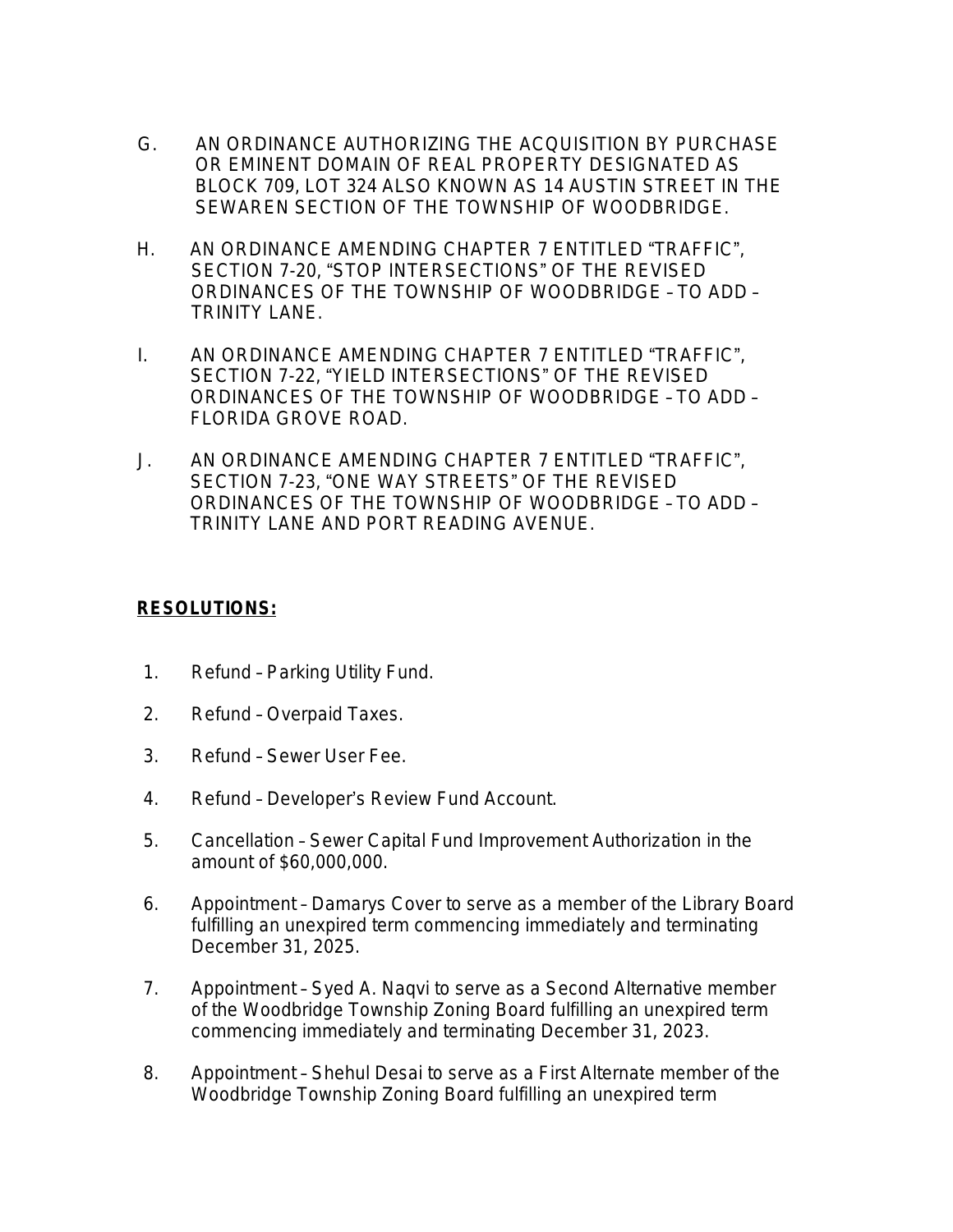commencing immediately and terminating December 31, 2023.

- 9. Appointment Jay Mascolo to serve as a member of the Woodbridge Township Zoning Board fulfilling an unexpired term commencing immediately and terminating December 31, 2022.
- 10. Appointment Gary W. Higgins as auditor for years ended December 31, 2021 and 2022 and accountant for non-audit advisory services for the fiscal years 2021 and 2022 at the contract fees and billable rates previously approved by the Township of Woodbridge.
- 11. Resolution authorizing the request of Pennsylvania Avenue School #27 PTO to host a Field Day to be held at School #27 on North Pennsylvania Avenue, Colonia on June 10, 2022 from 9:00 AM to 3:00 PM.
- 12. Resolution authorizing the request of The Fords Business Community to host their Cruise Night on Monday, June 6, 2022 (Rain Date: June 20, 2022), August 1, 2022 (Rain Date: August 15, 2022), and October 24, 2022 (Rain Date: November 7, 2022) to begin at 5:00 PM and end at 8:00 PM.
- 13. Resolution adopting the Woodbridge Township Personnel Handbook dated May, 2022 and re-adopted biannually by Resolution.
- 14. Resolution authorizing the request of KNOCK ON WOOD, LLC for waiver of requirements for the installation of Sidewalks and Curbs for Block: 446.16, Lot: 774.01, 46 Goodrich Street, Iselin, New Jersey.
- 15. Resolution authorizing the request of KNOCK ON WOOD, LLC for waiver of requirements for the installation of Sidewalks and Curbs for Block: 446.16, Lot: 774.02, 42 Goodrich Street, Iselin, New Jersey.
- 16. Resolution for approval to submit a grant application and execute a grant contract with the New Jersey Department of Transportation for the Safe Corridor Grant Enforcement project.
- 17. Resolution accepting assignment of Tax Sale Certificate #19-00505.
- 18. Lease Agreement Board of Education for the use of four (4) classrooms at the Evergreen Center of an additional one (1) year commencing July 1, 2022 and terminating June 30, 2023.
- 19. Shared Services Agreement Woodbridge Township Board of Education for the shared use of cable television facilities for the period July 1, 2022 through June 30, 2023.
- 20. Shared Services Agreement Woodbridge Township Board of Education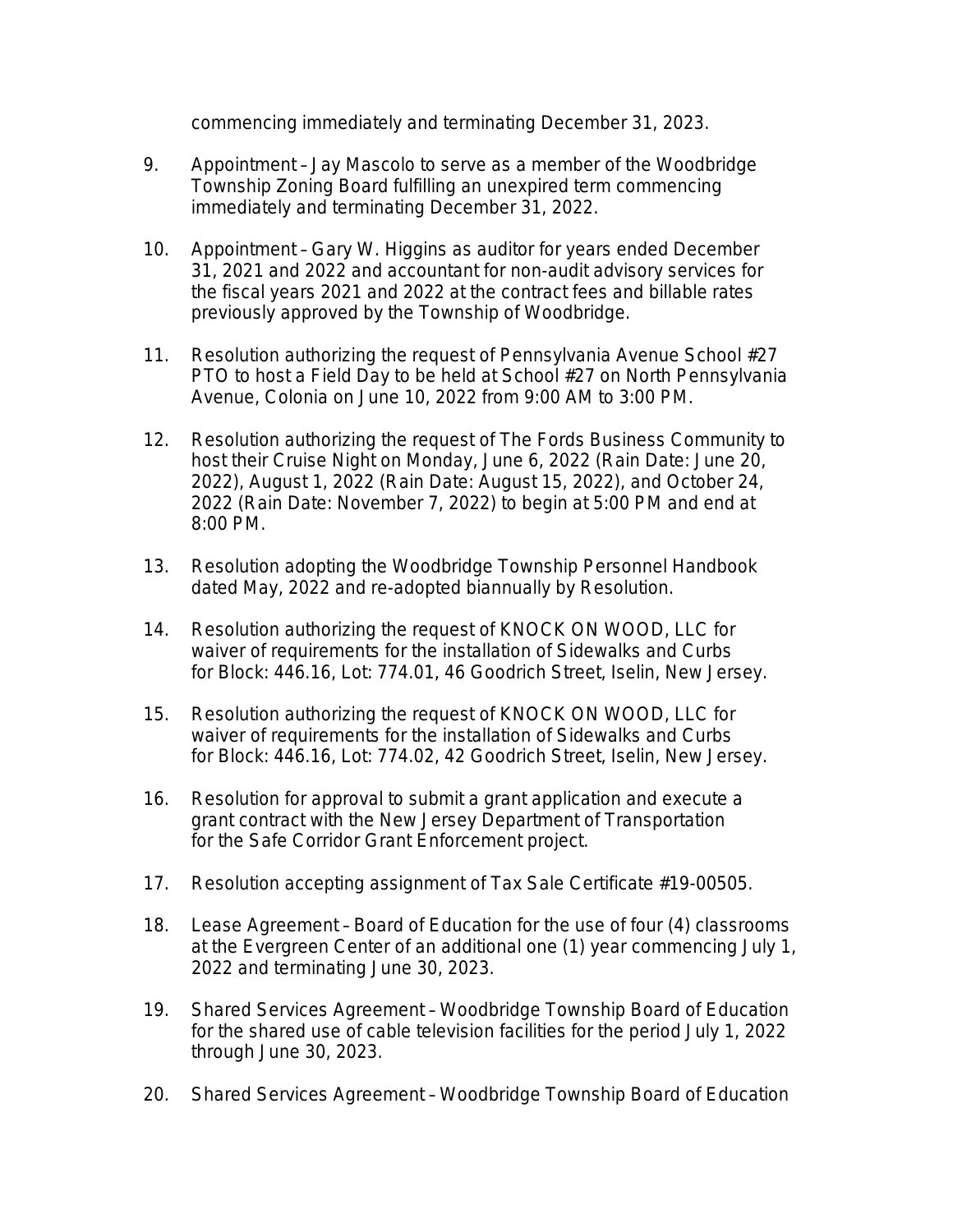for implementation of a shared computer resources program – "TECH 2000" and Beyond.

- 21. Agreement Pyrotechnico for Township's July  $4<sup>th</sup>$  firework celebration scheduled for Friday, July 1, 2022 (rain date Saturday, July 2, 2022) in an amount not to exceed \$72,000.00.
- 22. Agreement T & M Associates for professional engineering services for Café and Entryway Renovations at The Club in an amount not to exceed \$137,500.00.
- 23. Agreement Peak Environmental for professional environmental services for Asbestos Abatement at 267 E. Smith Street, Woodbridge, Our Lady of Mt. Carmel in an amount not to exceed \$9,600.00.
- 24. Agreement USA Architects for professional architectural services for New Exterior Stair and Chair Lift at the Acacia Center in an amount not to exceed \$10,250.00.
- 25. Agreement CME Associates for professional engineering services for Design of Cypress Park Phase II in an amount not to exceed \$299,959.50.
- 26. Agreement T & M Associates for professional engineering services for IT Room Computer Room air Conditioning (CRAC) Unit Replacement in an amount not to exceed \$33,000.00.
- 27. Agreement T & M Associates for professional engineering services for Additional Geotechnical Services and Bulkhead Redesign for Up Smith's Creek in an amount not to exceed \$34,707.00.
- 28. Contract Olga Muzician for professional Artistic services for a Mural in the Township at a cost not to exceed \$9,500.00.
- 29. Bid Mall Chevrolet for the purchase of one (1) 2022 Chevrolet Colorado 4WD WT Crew Cab for the Police Department in an amount not to exceed \$32,190.20.
- 30. Bid Mall Chevrolet for purchase of one (1) 2022 Chevrolet Silverado 3500 HD Crew Cab for the Police Department in an amount not to exceed \$45,918.32.
- 31. Bid Mall Chevrolet for purchase of one (1) 2022 Chevrolet Suburban 4WD for the Police Department in an amount not to exceed \$52,846.72.
- 32. Bid Mall Chevrolet for purchase of four (4) 2022 Chevrolet Tahoes SSV 4WD 1FL for the Police Department in an amount not to exceed \$204,454.56.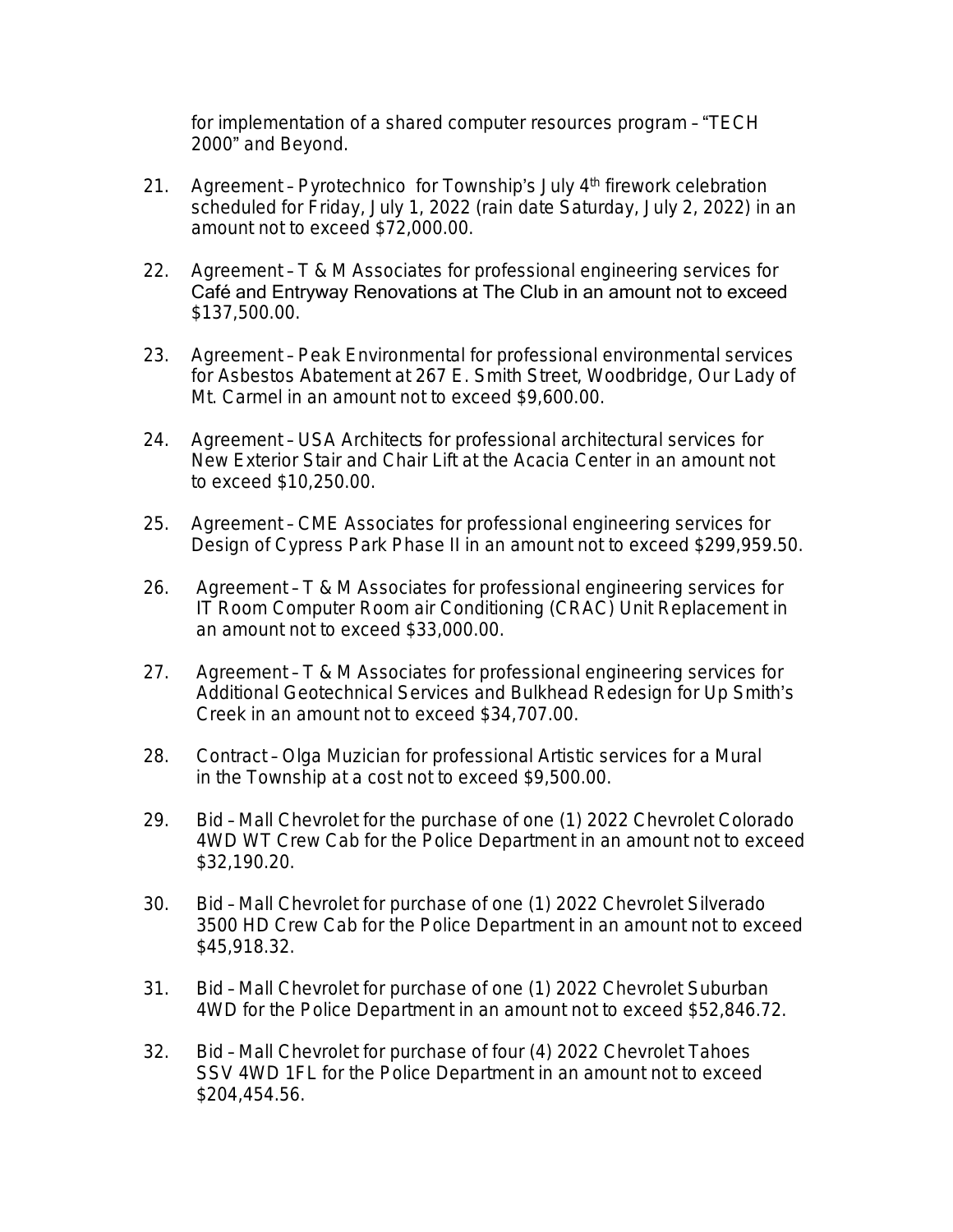- 33. Bid Modern Equipment Sales & Rental Company for purchase of one new Bandit Model SG-75 Stump Grinder for Public Works in an amount not to exceed \$67,184.00.
- 34. Bid Adorn IXY Construction LLC for home improvement repairs at the home located on Block 362.02, Lot 6 in an amount not to exceed \$22,500.00.
- 35. Bid Pabco Industries LLC for Biodegradable & Recyclable Leaf Bags.
- 36. Bid Maplecrest Ford, Inc. for the Lease of Marked and Unmarked Police Vehicles in an amount not to exceed \$422,524.54 per year for a 3-year lease for a total of \$1,267,573.62.
- 37. Resolution rescinding Resolutions #14, #15 and #16 adopted May 3, 2022.
- 38. Bid Flemington Ford for purchase of one (1) 2022 Ford F-450 Regular Cab/Chassis 4X4 DRW for Public Works in an amount not to exceed \$41,990.00.
- 39. Bid Flemington Ford for purchase of two (2) 2022 Ford F-45 Regular Cab 4X4 Pick-Up Trucks for Public Works in an amount not to exceed \$65,796.00.
- 40. Bid Flemington Ford for purchase of three (3) 2022 Ford F-550 Regular Cab/Chassis 4X4 DRW for Public Works in an amount not to exceed \$132,474.00.
- 41. Agreement Cooperative Pricing Agreement between the Township of Woodbridge and the Woodbridge Township Board of Education.
- 42. Agreement Master Services and Subscription Agreement as well as Amendment 1 to Master Services and Subscription Agreement between the Township of Woodbridge and ChargePoint, Inc.
- 43. Resolution authorizing the Planning Board of the Township of Woodbridge to undertake a Preliminary Investigation to determine if certain Real Property in the Avenel section of Woodbridge Township is an Area In Need Of Redevelopment (845 Rt. 1/Redwood Street R.O.W.).
- 44. Resolution for both the Municipal Council and Township Health Department to review and approve the Local Health Action Plan.
- 45. Resolution to adopt a "Health in All Policies" approach.